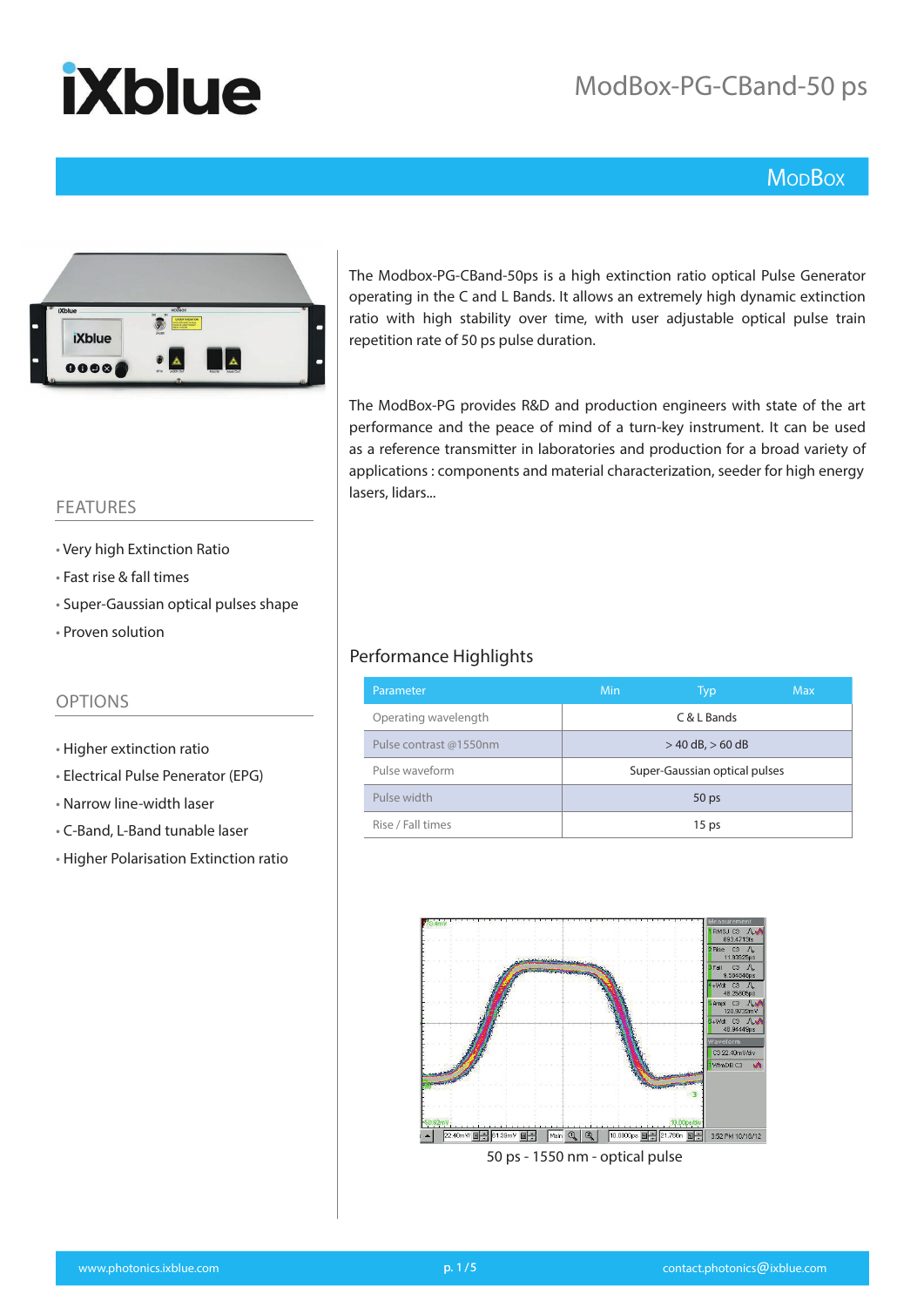### ModBox-PG-CBand-50 ps

**Mo<sub>D</sub>Box** 

### Functional Block Diagram



The ModBox Pulse integrates the new Smart Interface which allows control for the full system:

- a temporal pulse block based on a modulators set to ensure a very high optical pulse extinction ratio  $(> 40$  dB, or  $> 60$  dB @1550nm) over a large optical bandwidth,
- an automatic modulator bias control circuitry to garantee high extinction ratio stability over long periods of time,
- the Electrical Pulse Generator with a flexible Frequency Repetition rate tunability,
- the seed laser (C-Band tunable laser and narrow line-width laser choice).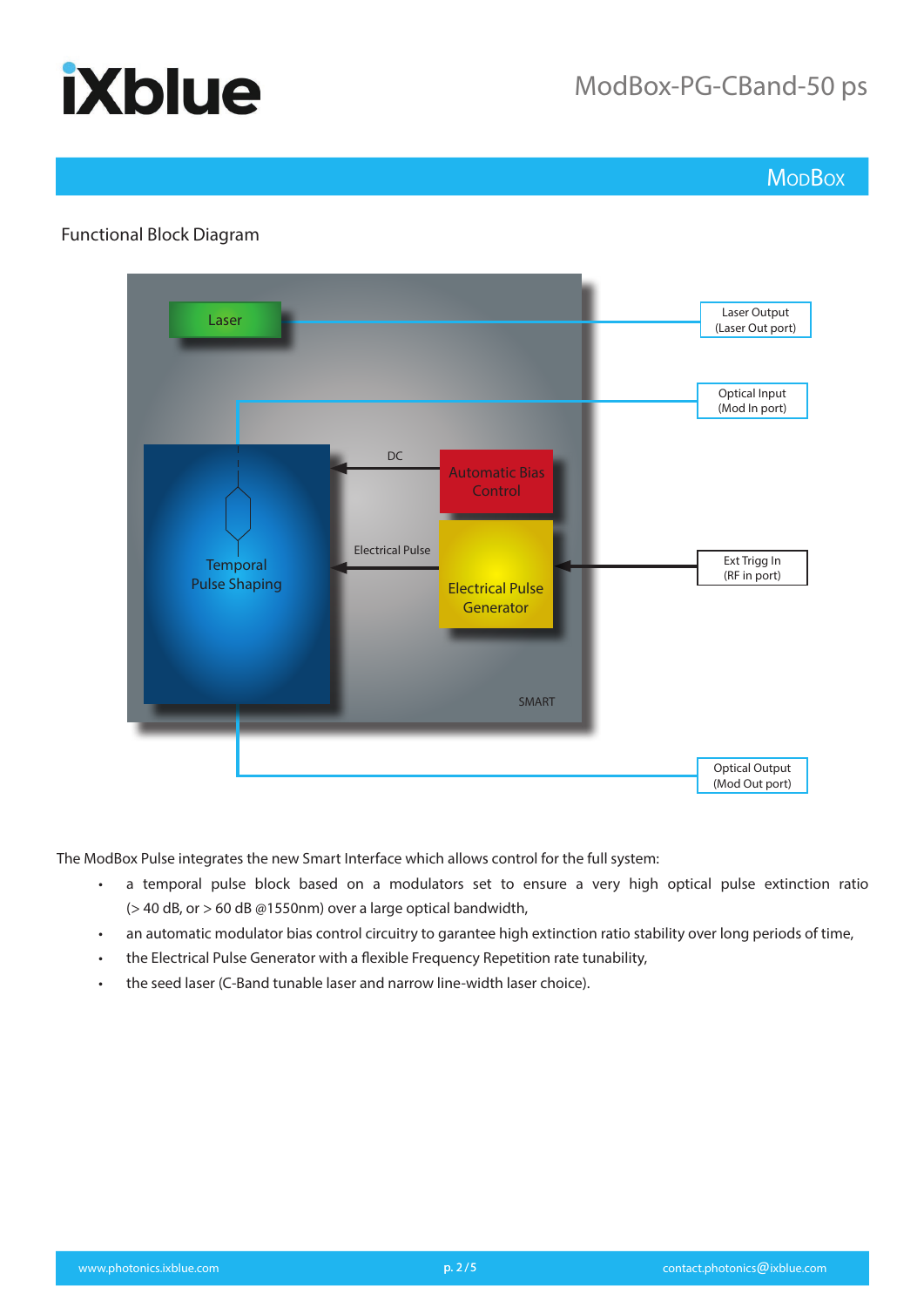|                                        |                               |                                           |                          |                          |                          | <b>MopBox</b> |
|----------------------------------------|-------------------------------|-------------------------------------------|--------------------------|--------------------------|--------------------------|---------------|
| <b>Optical Input Specifications</b>    |                               | User supplied, not a ModBox specification |                          |                          |                          |               |
| Parameter                              | Symbol                        | Condition                                 | Min                      | <b>Typ</b>               | <b>Max</b>               | Unit,         |
| Operating wavelength                   | λ                             |                                           |                          |                          | C& L Bands               |               |
| Line-width                             | Δλ                            |                                           | $\overline{a}$           | 1                        |                          | <b>MHz</b>    |
| Optical input power                    | $OP_{in}$                     | ٠                                         | 10                       | $\overline{\phantom{a}}$ | 60                       | mW            |
| <b>Laser Option Specifications</b>     |                               |                                           |                          |                          |                          |               |
| Parameter                              | Symbol                        | Condition                                 | Min                      | <b>Typ</b>               | <b>Max</b>               | Unit          |
| C-Band Tunable Laser Specifications    |                               |                                           |                          |                          |                          |               |
| Optical output power                   | $P_{\text{cw}}$               | CW - 1527.60 nm up to 1565.50 nm          | 5                        |                          | 35                       | mW            |
| Wavelength accuracy                    | $\delta \lambda_{\text{acc}}$ |                                           | $-1.5$                   | $\overline{a}$           | 1.5                      | GHz           |
| Spectrum linewidth                     | $\Delta \lambda$              | FWHM @-3 dB, instantaneous                |                          |                          | 100                      | kHz           |
| Narrow Line-width Laser Specifications |                               |                                           |                          |                          |                          |               |
| Optical output power                   | $P_{\text{cw}}$               | CW - 1550 nm (other $\lambda$ on request) |                          | 20                       |                          | mW            |
| Wavelength tunability                  | $\delta\lambda$               | By temperature                            | $\overline{\phantom{m}}$ | 30                       | $\overline{\phantom{a}}$ | pm            |
| Spectrum linewidth                     | $\Delta\lambda$               | FWHM @-3 dB, instantaneous                |                          |                          | 15                       | kHz           |

### Electrical Input Specifications - Clock Characteristics User supplied, not a ModBox specification

| Parameter       | Symbol                   | <b>Condition</b>         | Min | $\mathsf{Typ}^{\backslash}$                  | <b>Max</b> | Unit       |
|-----------------|--------------------------|--------------------------|-----|----------------------------------------------|------------|------------|
| Signal type     | $\overline{\phantom{a}}$ | $\sim$                   |     | Square clock for enhanced jitter performance |            |            |
| Input level     |                          | 50 $\Omega$              | 300 | $\overline{\phantom{a}}$                     | 500        | mVpp       |
| Frequency range | -                        | $\overline{\phantom{0}}$ | 10  | $\overline{\phantom{a}}$                     | 500        | <b>MHz</b> |

#### Optical Output Specifications

| Parameter                            | Symbol                            | Condition                           | <b>Min</b>               | <b>Typ</b>               | <b>Max</b>               | Unit |
|--------------------------------------|-----------------------------------|-------------------------------------|--------------------------|--------------------------|--------------------------|------|
| Output pulse shapes                  |                                   |                                     |                          | Super-Gaussian           |                          |      |
| Pulse width                          | <b>PW</b>                         | Fixed                               | $\overline{\phantom{a}}$ | 50                       |                          | ps   |
| Frequency repetition rate            | <b>FRR</b>                        | Adjustable by the trigger frequency | 10                       | ۰                        | 500                      | MHz  |
| Rise time / Fall time                | $t/t_f$                           | 20 % - 80 %                         | $\overline{\phantom{a}}$ | 15                       | $\overline{\phantom{a}}$ | ps   |
| <b>SER</b><br>Pulse extinction ratio |                                   | @1550nm, ModBox ER > 40dB           | 40                       | 43                       | $\overline{\phantom{m}}$ | dB   |
|                                      |                                   | @1550nm, ModBox ER > 60dB           | 60                       | 70                       | $\overline{\phantom{a}}$ | dB   |
|                                      |                                   | @1550nm±20nm, ModBox > 40dB         | ٠                        | $30^{(1)}$               |                          | dB   |
|                                      | @1550nm $\pm$ 20nm, ModBox > 60dB |                                     | $40^{(1)}$               | $\overline{\phantom{a}}$ | dB                       |      |
| Extinction ratio stability           | $\triangle$ SER                   | Over 12 hours                       |                          |                          | $\overline{1}$           | %rms |
| Polarisation extinction ratio        | PER                               |                                     | 15                       | 20                       | ٠                        | dB   |
| Insertion loss<br>IL.                |                                   | @1550nm, ModBox ER > 40dB           | $\overline{\phantom{a}}$ | 5                        | 6                        | dB   |
|                                      |                                   | @1550nm, ModBox ER > 60dB           |                          | 10                       | 12                       | dB   |
| <b>Jitter RMS</b>                    | $\mathsf{J}_{\textsc{RMS}}$       |                                     | ٠                        | 1                        | $\overline{2}$           | ps   |
| Optical return loss                  | <b>ORL</b>                        |                                     | 40                       |                          |                          | dB   |

(1) : The highest Extinction ratio is given at 1550nm, and can be degraded of other wavelengths from the C-Band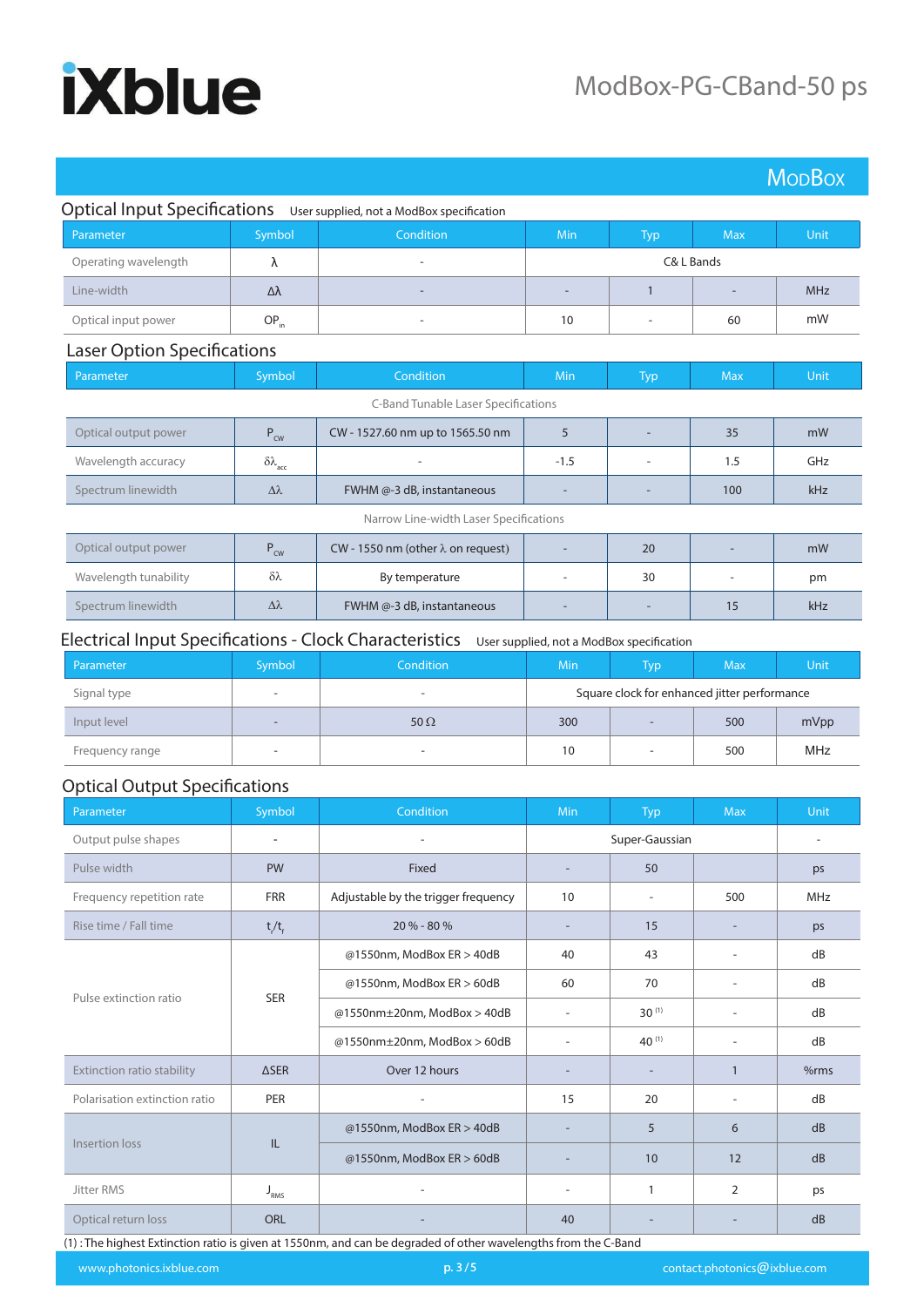**MoDBox** 

| Panels                  |                                 |                                                    |            |             |  |
|-------------------------|---------------------------------|----------------------------------------------------|------------|-------------|--|
| Parameter               | <b>Condition</b>                | <b>Typ</b>                                         | <b>Max</b> | <b>Unit</b> |  |
|                         | Front panel                     |                                                    |            |             |  |
| Interface               | Pulse generator, MBC            | LCD interface with keypad                          |            |             |  |
| Optical ports           | Laser Out & Modulators In & Out | FC/APC / Cable gland modulator output option       |            |             |  |
| Optical fiber           | $\overline{\phantom{a}}$        | Polarization maintaining fiber, Corning PM 98-U25A |            |             |  |
| Trigger input connector | -                               | <b>BNC or SMA</b>                                  |            |             |  |



Non contractual picture - ModBox front panel with laser embedded.

| Parameter                | Condition                            | Min | Typ | <b>Max</b> | Unit |
|--------------------------|--------------------------------------|-----|-----|------------|------|
|                          | Rear Panel                           |     |     |            |      |
| Remote control connector | Smart<br>(Automatic bias controller) |     |     | <b>USB</b> |      |

### Dimensions - Compliance

| Parameter    |                                                        |
|--------------|--------------------------------------------------------|
| <b>Size</b>  | 19 inches 3U                                           |
| Weight       | 5 kg                                                   |
| Power supply | 100 - 120 V / 220 - 240 V automatic switch, 50 - 60 Hz |